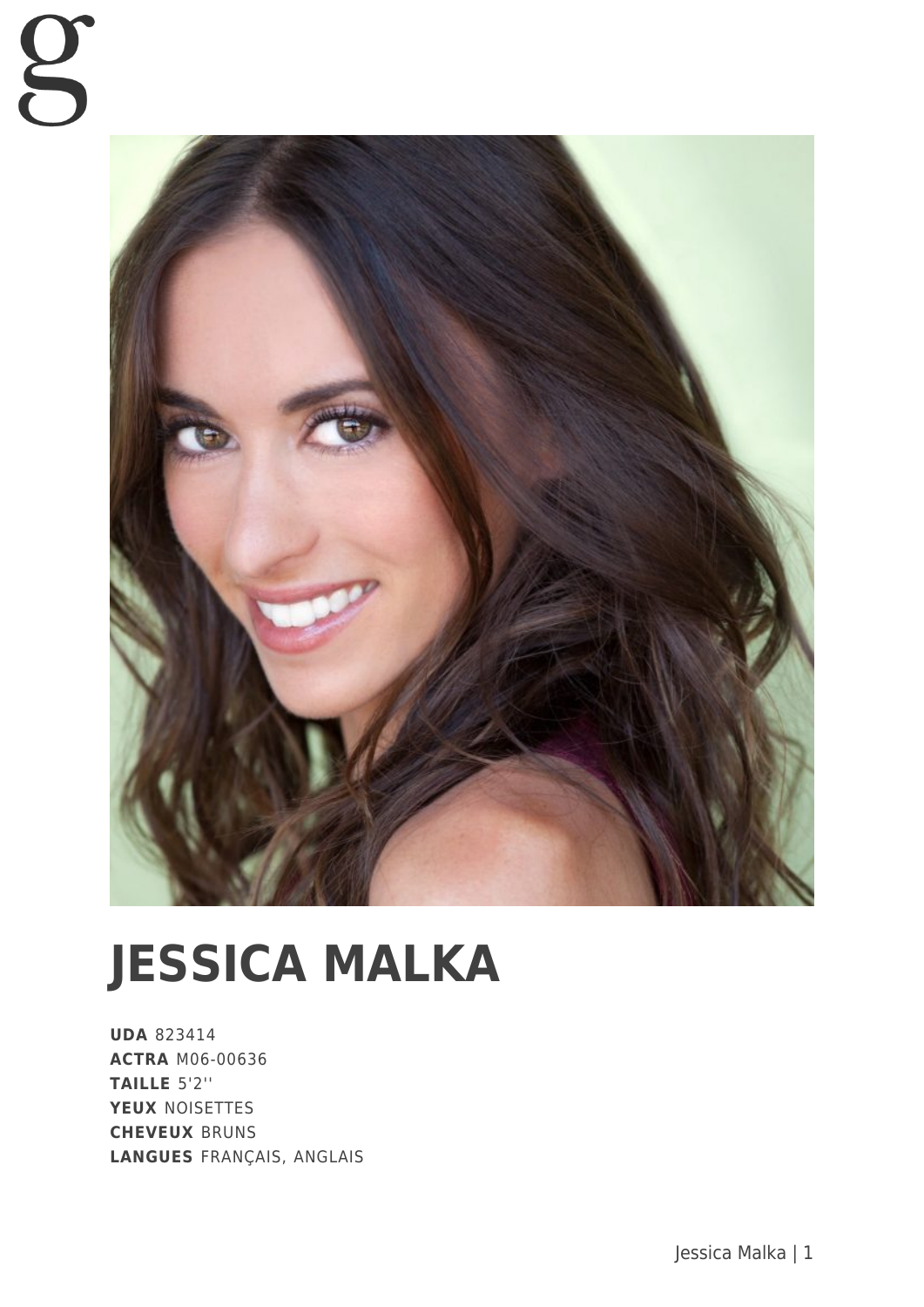## **CINÉMA**

L'IMPRESSIONISTE, supporting, Chino Maurice, 2022 THE FUNNY THING, supporting, Andy Dispensa, 2021 RE-ARTIST, supporting, Antony Chan, 2018 APARTMENT 1303, principal, Daniel Trudell, Monte Cristo Intl 2012 SUR LES TRACES, lead, Erik Canuel, Paul Senecal, Patrick Huard, TVA Film, 2012 2 FROGS, supporting, Dany Papineau, 2010 LET THE GAME BEGIN, principal, Amit Gupta, Feverpitch Picture, 2010 SURVIVING MY MOTHER, principal, Emile Gaudreault, Cinémaginaire, 2007 WHITE SKIN, supporting, Daniel Roby, Zone Films, 2003 MATHUSALEM 2, principal, Roger Cantin, Telefiction, 1997

### **TÉLÉVISION**

HANNIBAL, co-star, David Slide, Gaumont Int, NBC 2014 SATISFACTION, guest star, Steve Wright, DMX Media, CTV 2014 BEING HUMAN, guest star, Paulo Barzman, Muse Ent, SyFy 2013 11 REGLES, guest star, Steve Kerr, Studio Whimz, VTV 2012 FREQUENCES, series regular, Francois Tremblay, Tungsten, ZTV 2012 BLUE MOUNTAIN STATE, co-star, John Fortenberry, Lionsgate, Spike 2010 PROVIDENCE, series regular, Regent Bourque, Sphere Media, SRC 2008-2012 VRAK LA VIE, recurring guest, Guillaume Lonergan, Fairplay, VRAK 2010 NOS ETES, series regular, Jean-Francois Asselin, Cirrus, TVA 2008 C.A., guest star, Nicolas Monette, Novem, SRC 2007 KIF-KIF, recurring guest, Simon Barette, Vivaclic, SRC 2007 MINUIT, LE SOIR, recurring guest, Podz, Zone 3, SRC 2006 AU NOM DE LA LOI, recurring guest, Podz, Pixcom, SRC 2005 WATATATOW, recurring guest, Michel Tardif, Vivavision 2004 11 SOMERSET, series lead, Pierre Blais, Trinome, Space 2003 FRED-DY, series regular, Albert Girard, Pixcom, SRC 2001-2002 LASSIE, recurring guest, Otta Hanus, Cinar, YTV 1999

#### **THÉÂTRE**

FOURTEEN, lead, Diana Diaz, 2022 - Hudson Theater Los Angeles

#### **AUTRES**

MOTION CAPTURE